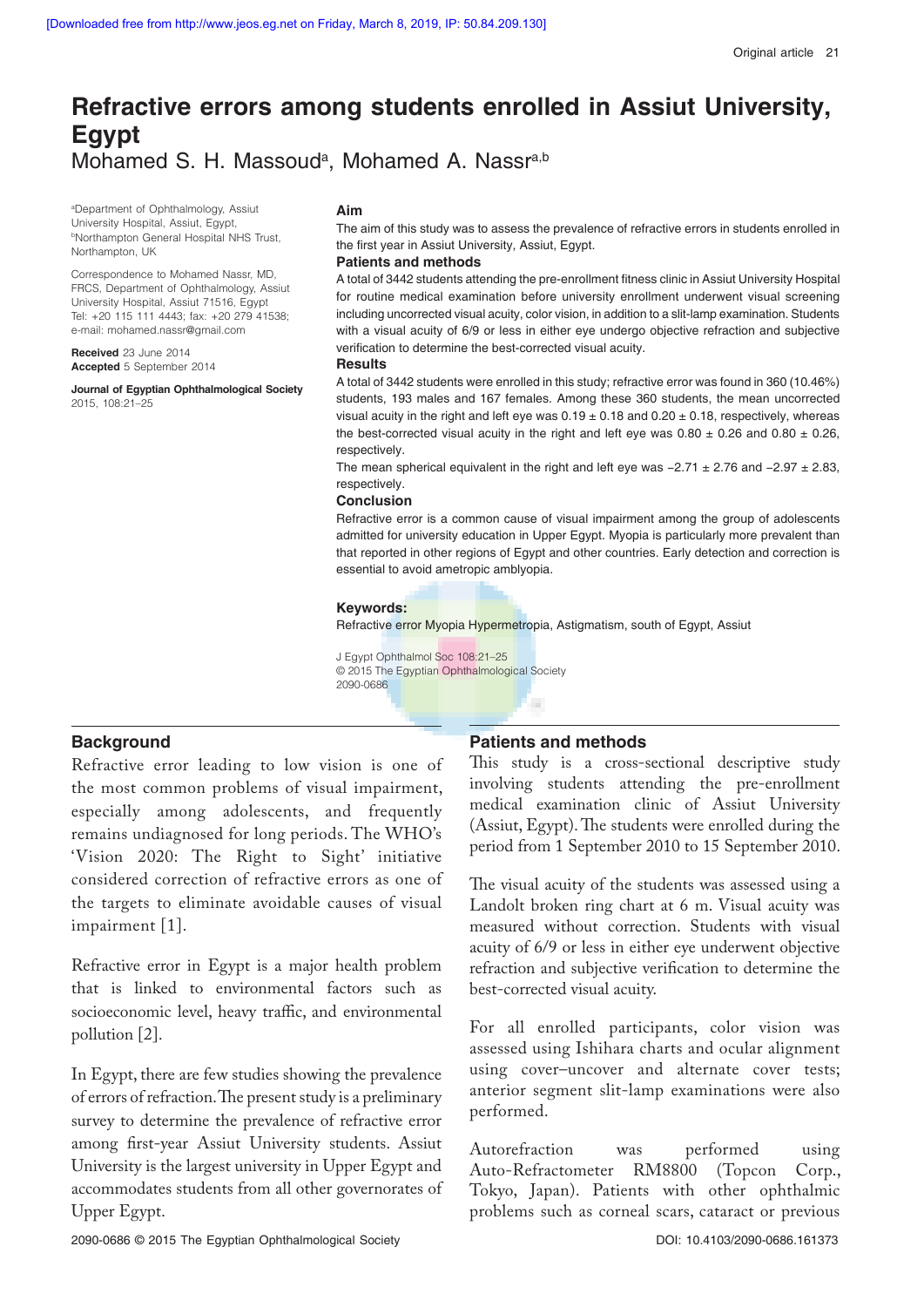### 22 **Journal of Egyptian Ophthalmological Society**

cataract surgery, and retinal disease were excluded from the study.

Amblyopia depth is classified according to the Pediatric Eye Disease Investigator Group (PEDIG) grading [3], which grades amblyopia as tight (<20/20 and better than 20/40), moderate (20/40 to 20/80), and severe amblyopia (worse than 20/80).

The collected data were analyzed using SPSS (version 11; SPSS Inc., Chicago, Illinois, USA), and the graphs were constructed using MS Excel 2007. The prevalence of refractive errors among the screened students was estimated.

Statistical significance was assessed using Student's *t*-test for quantitative data as visual acuity and refractive error and the  $\chi^2$ -test for qualitative data; differences were considered significant if *P* value less than 0.05.

# **Results**

A total of 3442 students (2137 males and 1305 females) were enrolled in this study. Three hundred and sixty students had visual acuity less than 6/9 in either eye, 193 males and 167 females. The average age of the students was 18 ± 1.56 years.

The mean spherical equivalent in the right and left eye was −3.13 ± 2.76 and −2.97 ± 2.83 D, respectively. The magnitude of refractive error in the right and left eye was  $3.43 \pm 2.59$  and  $3.29 \pm 2.45$ , respectively (Table 1).

The percentage of students with spherical equivalents greater than plus or minus one diopter was found to be 9.70% for the right eye and 9.41% for the left eye. The mean uncorrected visual acuity (in decimal notation) in the right and left eye was  $0.19 \pm 0.18$ and  $0.20 \pm 0.18$ , respectively, whereas the bestcorrected visual acuity (in decimal notation) in the right and left eye was 0.80 + 0.26 and 0.80 ± 0.26, respectively.

The distribution of refractive error in this study followed a normal distribution pattern with a skew toward myopia (Figs. 1–3).

The prevalence of severe amblyopia was found in 4.86% of eyes and moderate amblyopia in 11.11% of eyes (Table 2 and Fig. 4).

Compound myopic astigmatism was the most prevalent refractive error (71.39%), followed by simple myopia (6.81%), whereas simple hyperopic astigmatism was the least common (0.42%) (Tables 3 and 4).

|                                                                                                                              | of refractive<br>Magnitude<br>error (OS)                  |                                                                                                                                                        |                                                                                                                                                                                                  |
|------------------------------------------------------------------------------------------------------------------------------|-----------------------------------------------------------|--------------------------------------------------------------------------------------------------------------------------------------------------------|--------------------------------------------------------------------------------------------------------------------------------------------------------------------------------------------------|
| Table 1 Statistics of visual acuity (uncorrected and corrected) and refractive errors in the students enrolled in this study | SE (OS)                                                   | $-2.13 \pm 2.94$<br>$-2.594 \pm 2.59$<br>$-2.599 \pm 2.59$<br>$-2.594 \pm 2.60 \pm 0.78$<br>$-0.26 \pm 0.78$<br>$-0.294 \pm 2.83$<br>$-2.694 \pm 2.45$ | $0.00-1.00$ $0.00-16.50$ to $+5.00$ $-7.75$ to $+3.00$ $-17.50$ to $+5.00$ $0.00-17.50$ 0.00 $-10.00$ 0.00 $-17.75$ to $+7.75$ to $+7.00$ to $+7.00$ to $+10.25$ -18.38 to $+8.00$ 0.00 $-18.38$ |
|                                                                                                                              |                                                           |                                                                                                                                                        |                                                                                                                                                                                                  |
|                                                                                                                              | SE (OD) Magnitude of UCVA (OS) BCVA (OS) COM COS) SE (OS) |                                                                                                                                                        |                                                                                                                                                                                                  |
|                                                                                                                              |                                                           |                                                                                                                                                        |                                                                                                                                                                                                  |
|                                                                                                                              |                                                           |                                                                                                                                                        |                                                                                                                                                                                                  |
|                                                                                                                              | refractive error<br>$\widehat{\Theta}$                    |                                                                                                                                                        |                                                                                                                                                                                                  |
|                                                                                                                              |                                                           |                                                                                                                                                        |                                                                                                                                                                                                  |
|                                                                                                                              |                                                           | Mean $\pm$ SD 0.19 $\pm$ 0.18 0.80 $\pm$ 0.26 -2.71 $\pm$ 2.76 -0.85 $\pm$ 1.23                                                                        |                                                                                                                                                                                                  |
|                                                                                                                              | UCVA (OD) BCVA (OD) Sphere (OD) Cylinder (OD)             |                                                                                                                                                        |                                                                                                                                                                                                  |
|                                                                                                                              |                                                           |                                                                                                                                                        |                                                                                                                                                                                                  |
|                                                                                                                              |                                                           |                                                                                                                                                        |                                                                                                                                                                                                  |
|                                                                                                                              |                                                           |                                                                                                                                                        | Range                                                                                                                                                                                            |

BCVA, best-corrected visual acuity; UCVA, uncorrected visual acuity.

BCVA, best-corrected visual acuity; UCVA, uncorrected visual acuity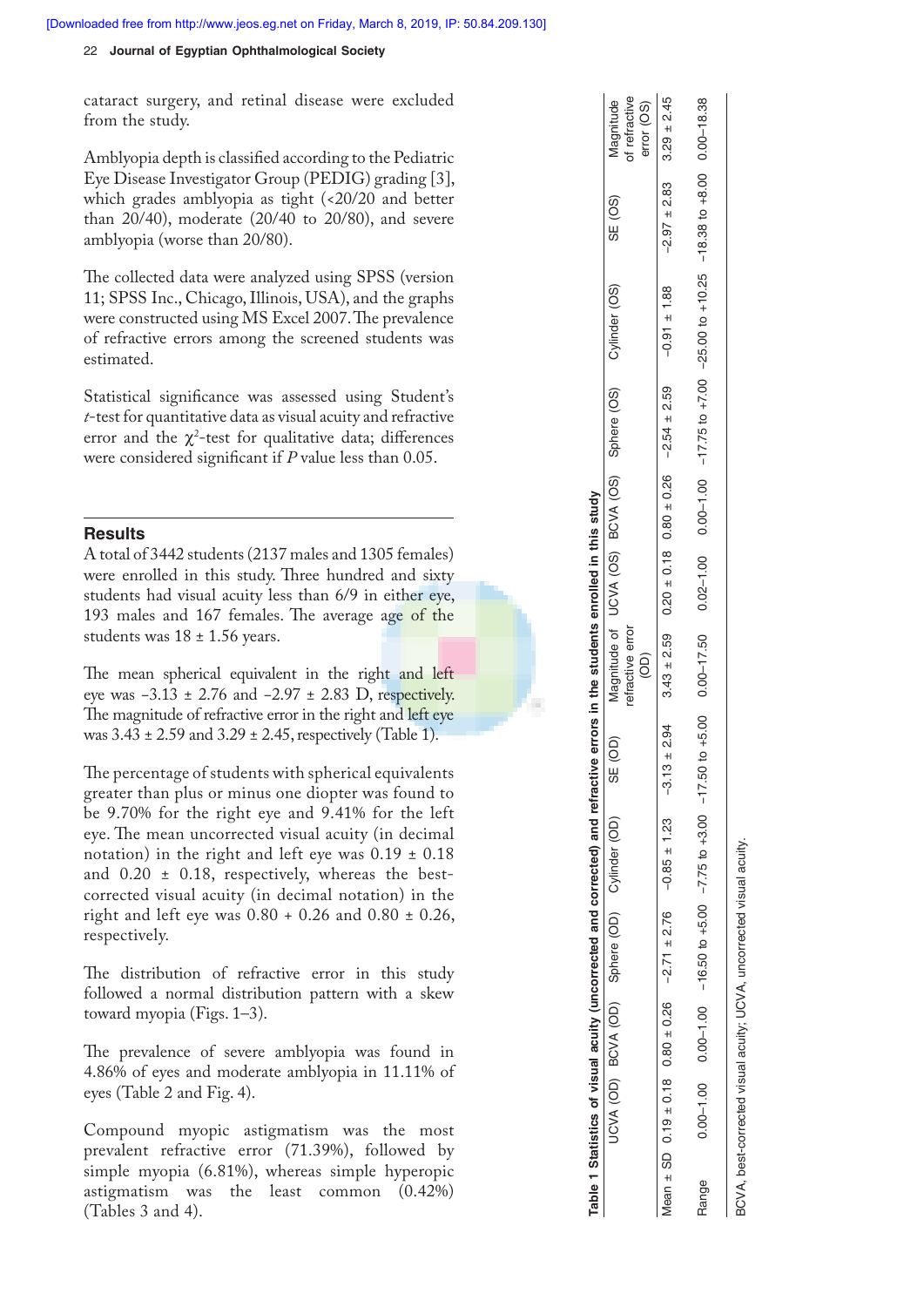

Sphere refractive error.



#### **Table 2 Severity of amblyopia**

|                    |             | $N$ (%)     |             |
|--------------------|-------------|-------------|-------------|
|                    | Number of   | Number of   | Number in   |
|                    | right eyes  | left eyes   | both eyes   |
| Light amblyopia    | 102 (28.33) | 102 (28.33) | 204 (28.33) |
| Moderate amblyopia | 39 (10.83)  | 41 (11.39)  | 80 (11.11)  |
| Severe amblyopia   | 18 (5.0)    | 17 (4.72)   | 35 (4.86)   |

### **Table 3 Types of refractive error**

| Types of refractive               |             | $N$ (%)     |             |
|-----------------------------------|-------------|-------------|-------------|
| error                             | OD          | OS          | Both eyes   |
| Myopia                            | 67 (18.61)  | 54 (15.00)  | 121 (16.81) |
| Hyperopia                         | 5(1.39)     | 2(0.56)     | 7(0.97)     |
| Simple myopic<br>astigmatism      | 4(1.11)     | 4(1.11)     | 8(1.11)     |
| Simple hyperopic<br>astigmatism   | 1(0.28)     | 2(0.56)     | 3(0.42)     |
| Compound myopic<br>astigmatism    | 257 (71.39) | 257 (71.39) | 514 (71.39) |
| Compound hyperopic<br>astigmatism | 15 (4.17)   | 18 (5.00)   | 33 (4.58)   |
| Mixed astigmatism                 | 11 (3.06)   | 19 (5.28)   | 30(4.17)    |
| No refractive error               | 0(0.00)     | 4(1.11)     | 4(0.56)     |
| Total                             | 360 (100)   | 360 (100)   | 720 (100)   |



Cylinder refractive error with prescription in negative cylinder notation.



It is obvious from the results that most of the refractive errors (indicated by the spherical equivalent) fall in the –2 range.

High myopia (defined as refractive error equal to or higher than  $-5$  D) was found to be relatively high, with a percentage of 4.72% (right eye) and 3.61% (left eye) (Table 5).

## **Discussion**

Comparison of the prevalence of refractive errors with other different studies is difficult because of the variable definition and cut-off values for refractive errors and the variable age range of participants enrolled in each study. However, the prevalence of refractive errors in this study was found to be 9.41–9.70%. El-Bayoumy *et al*. [4] carried out a wide-range study in urban areas of Cairo, which indicated a prevalence of refractive errors of 22.1% and myopia of 12.3%. These ratios are higher than those found in this study and this can be attributed to the difference in the target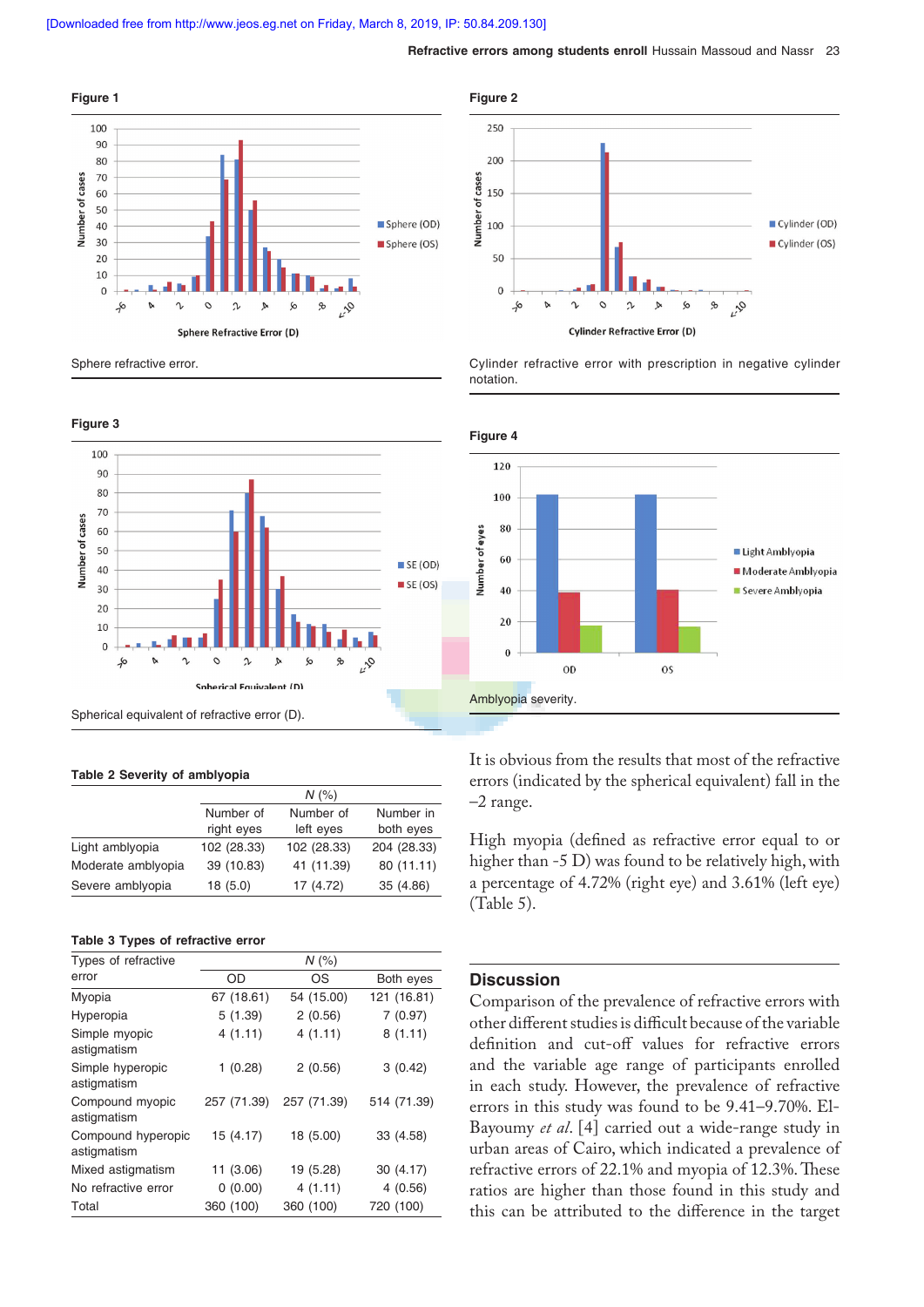#### 24 **Journal of Egyptian Ophthalmological Society**

| Types of astigmatism                                             | $N$ (%)       |             |             |
|------------------------------------------------------------------|---------------|-------------|-------------|
|                                                                  | OD            | OS          | Both eyes   |
| Against the rule<br>astigmatism                                  | 145 (40.28)   | 163 (45.28) | 308 (42.78) |
| With the rule<br>astigmatism                                     | 98 (27.22)    | 88 (24.44)  | 186 (25.83) |
| Oblique astigmatism                                              | 45 (12.50)    | 49 (13.61)  | 94 (13.06)  |
| No astigmatism<br>(myopia, hyperopia,<br>or no refractive error) | 72.00 (20.00) | 60 (16.67)  | 132 (18.33) |
| Total                                                            | 360 (100)     | 360 (100)   | 720 (100)   |

**Table 5 Frequency distribution of refractive error expressed in spherical equivalent in the range of high myopia**

| Spherical       | $N$ (%)    |           |           |
|-----------------|------------|-----------|-----------|
| equivalent (D)  | Number of  | Number of | Both eyes |
|                 | right eyes | left eyes |           |
| $-5$            | 17 (4.72)  | 13(3.61)  | 30(4.17)  |
| $-6$            | 12 (3.33)  | 11 (3.06) | 23 (3.19) |
| $-7$            | 12 (3.33)  | 8(2.22)   | 20 (2.78) |
| $-8$            | 4(1.11)    | 9(2.50)   | 13 (1.81) |
| $-9$            | 5(1.39)    | 3(0.83)   | 8(1.11)   |
| $-10$           | 3(0.83)    | 3(0.83)   | 6(0.83)   |
| $-11$           | 0(0.00)    | 2(0.56)   | 2(0.28)   |
| $-12$           | 2(0.56)    | 0(0.00)   | 2(0.28)   |
| Less than $-13$ | 3(0.83)    | 1(0.28)   | 4(0.56)   |

population age and population density, which is an urban population in the El-Bayoumy *et al*.'s [4] study, compared with the more prevalent rural setting of our study population.

In an older study, myopia was not responsible for even a single case of blindness in rural areas, although it was third in order of magnitude as a cause of blindness in urban areas. Probably, infection and its resulting corneal opacities made it difficult to detect the presence of myopia or there was a lower prevalence of myopia at that time [5].

Several studies have shown the association of female sex with a higher incidence of refractive errors  $[4,6-10]$ . In this study, the number of males with refractive errors was higher than the number of females with refractive errors: 193 (53.61%) males and 167 (46.39%) females; this is because there were more male students (62.09%) than female students (37.91%). However, the prevalence of refractive errors was higher among female students (12.7%) than among male students (9%).

This study is in agreement with Dr. Gawdat's results on the relative prevalence of compound myopic astigmatism, followed by simple myopia being the most common type of refractive error. However, the prevalence of high myopia in this study was found to be lower (4.17%) than that in Gawdat's study (7.40%); no explanation could be found for this difference and further investigation may be required [11].

The prevalence of moderate refractive amblyopia (11.11%) and severe refractive amblyopia (4. 86%) is higher than that in other geographic areas either in south of Egypt or worldwide because of the absence of early diagnosis and management [6,12–14].

Establishment of a school screening program for early detection and spectacle correction of refractive error is recommended to reduce the incidence of amblyopia. Although many studies [6,12] have reported higher myopia rates in larger cities, probably because of better socioeconomic factors, the prevalence of high myopia in upper Egypt was found to be particularly high and further studies may be required to define the possible etiological factors.

### **Conclusion**

Refractive error is a common cause of visual impairment among adolescents in Upper Egypt. High myopia is particularly more prevalent than that reported in other regions of Egypt and other countries. Early detection and correction is essential to avoid ametropic amblyopia.

### **Acknowledgements**

**Conflicts of interest** There are no conflicts of interest.

### **References**

- **1** Resnikoff S, Pararajasegaram R. Blindness prevention programmes: past, present, and future. Bull World Health Organ 2001; **79**:222–226.
- **2** Saad A, El-Bayoumy BM. Environmental risk factors for refractive error among Egyptian school children. East Mediterr Health J 2007; **13**:819–828.
- **3** Kowal L. PEDIG study on amblyopia; vision therapy by atropine penalization versus occlusion. Binocul Vis Strabismus Q 2002; **17**:275.
- **4** El-Bayoumy BM, Saad A, Choudhury AH. Prevalence of refractive error and low vision among schoolchildren in Cairo. East Mediterr Health J 2007; **13**:575–579.
- **5** Said ME, Goldstein H, Korra A, El-Kashlan K. Prevalence and causes of blindness in urban and rural areas of Egypt. Public Health Rep 1970; **85**:587–599.
- **6** Gao Z, Meng N, Muecke J, Chan WO, Piseth H, Kong A, *et al*. Refractive error in school children in an urban and rural setting in Cambodia. Ophthalmic Epidemiol 2012; **19**:16–22.
- **7** Alam H, Siddiqui MI, Jafri SI, Khan AS, Ahmed SI, Jafar M. Prevalence of refractive error in school children of Karachi. J Pak Med Assoc 2008; **58**:322–325.
- **8** Congdon N, Wang Y, Song Y, Choi K, Zhang M, Zhou Z, *et al.* Visual disability, visual function, and myopia among rural chinese secondary school children: the Xichang Pediatric Refractive Error Study (X-PRES) — report 1. Invest Ophthalmol Vis Sci 2008; **49**:2888–2894.
- **9** Khandekar RB, Abdu-Helmi S. Magnitude and determinants of refractive error in Omani school children. Saudi Med J 2004; **25**:1388–1393.